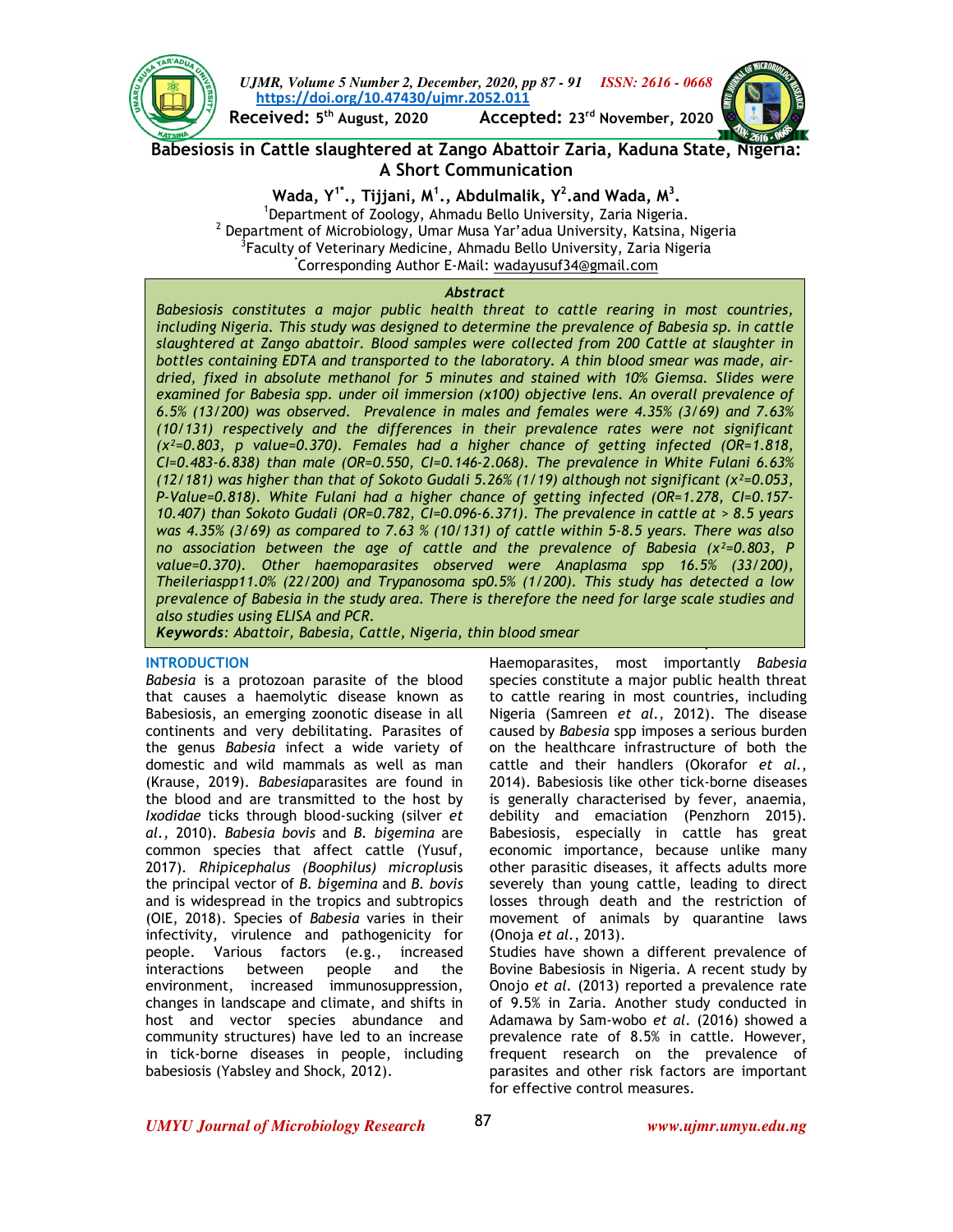#### *UJMR, Volume 5 Number 2, December, 2020, pp 87 - 91 ISSN: 2616 - 0668*

There are concerns that the Nigerian Government will close its land borders with neighbouring countries. Nigerians will now have to eat what they produce including meat and other products. While this move will be a thing of joy for a lot of people especially farmers, it is not completely free of problems. The issue of "quality control" will therefore come to mind. How safe is the meat we will be consuming from our abattoirs? Do we have a proper and rigorous protocol for checking the health status of these animals before slaughter? All this and more were the questions on our mind plus the zoonotic nature of *Babesia* that had led us to design this study that will detect *Babesia* among cattle slaughtered at the Zango abattoir in Zaria, Kaduna State, Nigeria.

### **MATERIALS AND METHODS**

### **Study area**

The study was conducted in Zango abattoir located in Samaru Zaria, Kaduna state Nigeria. The abattoir lies between latitude 11º08'13.7"N and longitude 07º40'03"E and its owned by the Kaduna state government. Animals slaughtered daily at the abattoir are cattle of different breeds. This abattoir supplies meat to a very large percentage of the population of Samaru, Zango and neighbouring towns. The sample size of this study was calculated using a prevalence of 9.5% from a previous study in Zaria by Onoja *et al* (2013).

**Sample size** 

 $N = z^2pq$ (Thrusfield, 2007)  $d^2$ 

 $N = (1.96)^2(0.095)(0.905) = 132$  samples (minimum)  $(0.05)^2$ 

Where:

 $n =$  the desired sample size (when N is greater than 10,000)

 $z =$  the standard normal deviation set at 1.86, which corresponds to the level of the 95% confidence level

P= 9.5% (Onoja *et al.,* 2013)

 $q = 1 - P = 0.905$ 

 $d =$  the degree of accuracy desired usually set at 0.05.

A sample size of 132 was calculated, however, a total of 200 blood samples were therefore collected.

## **Study Design**

This study was carried out at Zango abattoir Zaria Kaduna State, Nigeria. A total of 200 cattle were sampled using systematic random sampling (blood samples were collected from every  $4<sup>th</sup>$  animal brought in for slaughter). Cattle slaughtered at the abattoir were mostly Bunaji (White Fulani) and a few Sokoto Gudali and Red Bororo breeds. Information concerning the sex, age and breed of the animals were

recorded. The cattle were grouped into two age group of 5-8.5 years and >8.5 years solely based on the examination of the teeth visually. **Collection of samples** 

A total of 200 blood samples were collected from the jugular vein of the animals at the point of slaughter in a bottle containing ethylene diamine tetraacetic acid (EDTA). Each bottle was properly labelled with the sex and breed of the cattle immediately after collection and transported in a cold box to protozoology laboratory of the Faculty of Veterinary Medicine, Ahmadu Bello University, Zaria for parasite identification and analysis.

# **Parasitological Analysis**

A drop of blood was collected using micropipette from the sample bottles for each cattle and placed on a clean and grease-free labelled microscope slide. A Thin blood smear was made, air-dried, fixed in absolute methanol for 5 minutes and stained with 10% Giemsa accordingly. Slides were examined for *Babesia* spp. under oil immersion X100 objective lens. In *Babesia* infections, infected red blood cells (RBCs) are normal in size.Typically, rings are seen, and they may be vacuolated, pleomorphic or pyriform. Extracellular or tetrad-forms may also be present. Unlike *Plasmodium* spp., *Babesia* organisms lack pigment. Rings of *Babesia* sp. have delicate cytoplasm and are often pleomorphic. Infected RBCs are not enlarged; multiple infections of RBCs can be common. Rings are usually vacuolated and do not produce pigment. Occasional classic tetradforms (Maltese Cross) or extracellular rings can be **be** present

# (www.cdc.gov/dpdx/resources/pdf/benchAids/ Babesia).

## **Statistical analysis**

Software package for social science (SPSS) version 20 was used to analyse data obtained. The statistical association of the risk factors (sex and breed) and the prevalence of *Babesia* were determined using chi-square and odds ratio. Values of *P*<0.05 was considered significant. The prevalence (p) in percentage  $(\%)$  was calculated using the formula P= d/n where d is the number of positive samples analysed at that point in time and n is the total number of cattle sampled at that point in time.

# **RESULTS AND DISCUSSION**

Of the 200 cattle examined, only 13 (6.5%) were infected with *Babesia* spp. This study showed a low prevalence of *Babesia* in the study area as shown in table 1. Whether babesiosis is a reportable disease in Nigeria or not, the mere fact that it is zoonotic calls for

*UMYU Journal of Microbiology Research www.ujmr.umyu.edu.ng*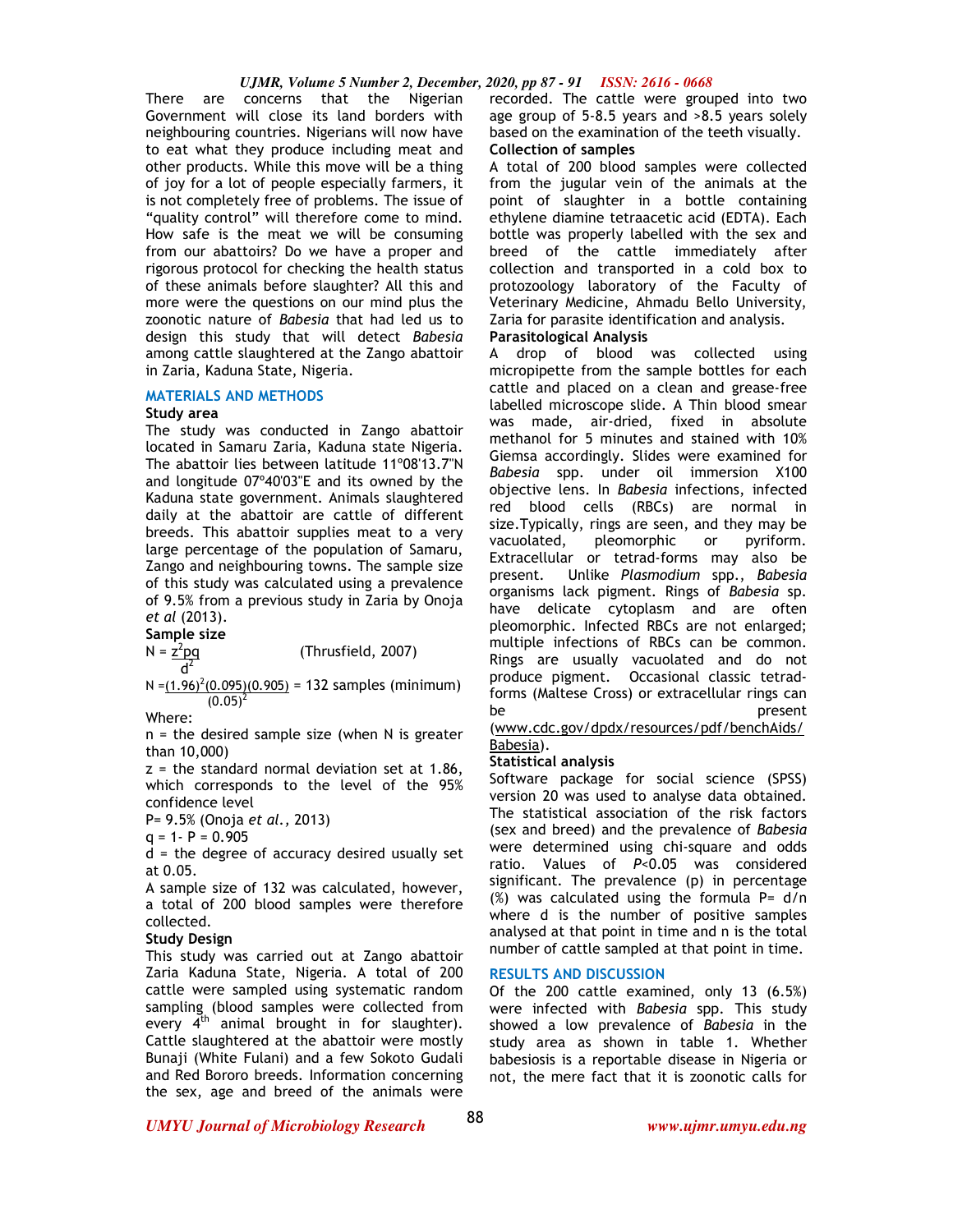#### *UJMR, Volume 5 Number 2, December, 2020, pp 87 - 91 ISSN: 2616 - 0668*

concern especially for the management of this abattoir.

The detection of other haemoparasites in this study is also worrisome as this says a lot about cattle inspection in this abattoir. This result is in accordance with a similar study conducted in the same study area where a prevalence rate of 9.5% was recorded by Onoja *et al.,* (2013). However, the prevalence reported in this research is very low compared to that of Qadeer *et al*. (2015) where a prevalence rate of 48.2% was recorded in Adamawa State, Nigeria. The prevalence recorded in this study is higher than that recorded by Ola-fadunsin (2017) where the prevalence rate is 1.5%. The differences in geographical location, presence and spread of competent vector could have played a significant role in these differences. The low prevalence observed in the study could also result from a state of active immunity being acquired by the animals, resulting in endemic stability in which only low level of parasites was present in the blood or possibly adequate food and veterinary care had been administered to the animals.

**Table 1: Overall prevalence of** *Babesia* **in Cattle slaughtered at Zango Abattoir, Zaria Kaduna State.** 

| Animal | Number<br><b>Examined</b> | Number Infected | Prevalence (%) |
|--------|---------------------------|-----------------|----------------|
| Cattle | 200                       |                 | 6.5U           |

The prevalence of *Babesia* infection based on sex shows a slightly higher infection rate in females 7.63% (10/131) than in males 4.34% (3/69) as depicted in table 2. Even though the difference was not statistically significant  $(x^2=0.803, P-Value=0.370)$ . Further, in this study females, cattle had a higher chance of getting infected (OR=1.818) than males (OR=0.550). Although these odds are not significant (females CI=0.483-6.838, males CI=0.146-2.068). This finding is in agreement with the report of Kocan *et al.* (2010) where they got a higher prevalence of *Babesia* in female 11.2% (184/1639) compared to male cattle 6.96%. Moreover, the higher prevalence of tick-borne diseases in female animals could be because female animals are kept longer for breeding and milk production purposes (Kamani *et al.,* 2010). On other hand higher prevalence in female animals might be due to hormonal disturbances due to its use in milk production and breeding system which lowers the immune system of the animal.

The study observed exposure of both sexes of cattle to *Babesia* infection this could be because both sexes of cattle graze together in a ranch or farmland. This practice is likely to facilitate the transfer of ticks within the herds and eventually, facilitate the distribution of ticks among cattle leading to exposure in both sexes (Abdullah *et al.,* 2015). Thus, both females and males are susceptible to infection with *Babesia* in areas where the parasite vectors are endemic.

**Table 2: Sex-based Prevalence of** *Babesia* **in Cattle slaughtered at Zango Abattoir, Zaria Kaduna State.** 

| Sex    | Number   | <b>Number</b> | Prevalence    | Chi    | P value | Odds ratio |                 |
|--------|----------|---------------|---------------|--------|---------|------------|-----------------|
|        | Examined | Infected      | $\frac{9}{6}$ | square |         |            |                 |
| Male   | 69       |               | 4.34          | 0.803  | 0.370   | 0.550      | $0.146 - 2.068$ |
| Female | 131      | 10            | 7.63          |        |         | 1.818      | $0.483 - 6.838$ |
| Total  | 200      |               |               |        |         |            |                 |

Table 3 describe the breed-based prevalence recorded in this study, a higher prevalence was observed in white Fulani (6.5%) than in Sokoto Gudali (5.26%), although this difference was statistically not significant (χ²=0.053, Pvalue=0.818). This agreed with the work of Akande *et al.* (2010) which reported a higher prevalence in white Fulani (8.0%) than in Sokoto Gudali (6.7%). Furthermore, White Fulani had a higher chance (OR=1.278) of getting infected than Sokoto Gudali (0.782). These odds are however not significant (White Fulani CI=0.157-10.407; Sokoto Gudali CI=0.096- 6.371). The differences in parasitaemia observed between the breed may be associated with differences in sample numbers.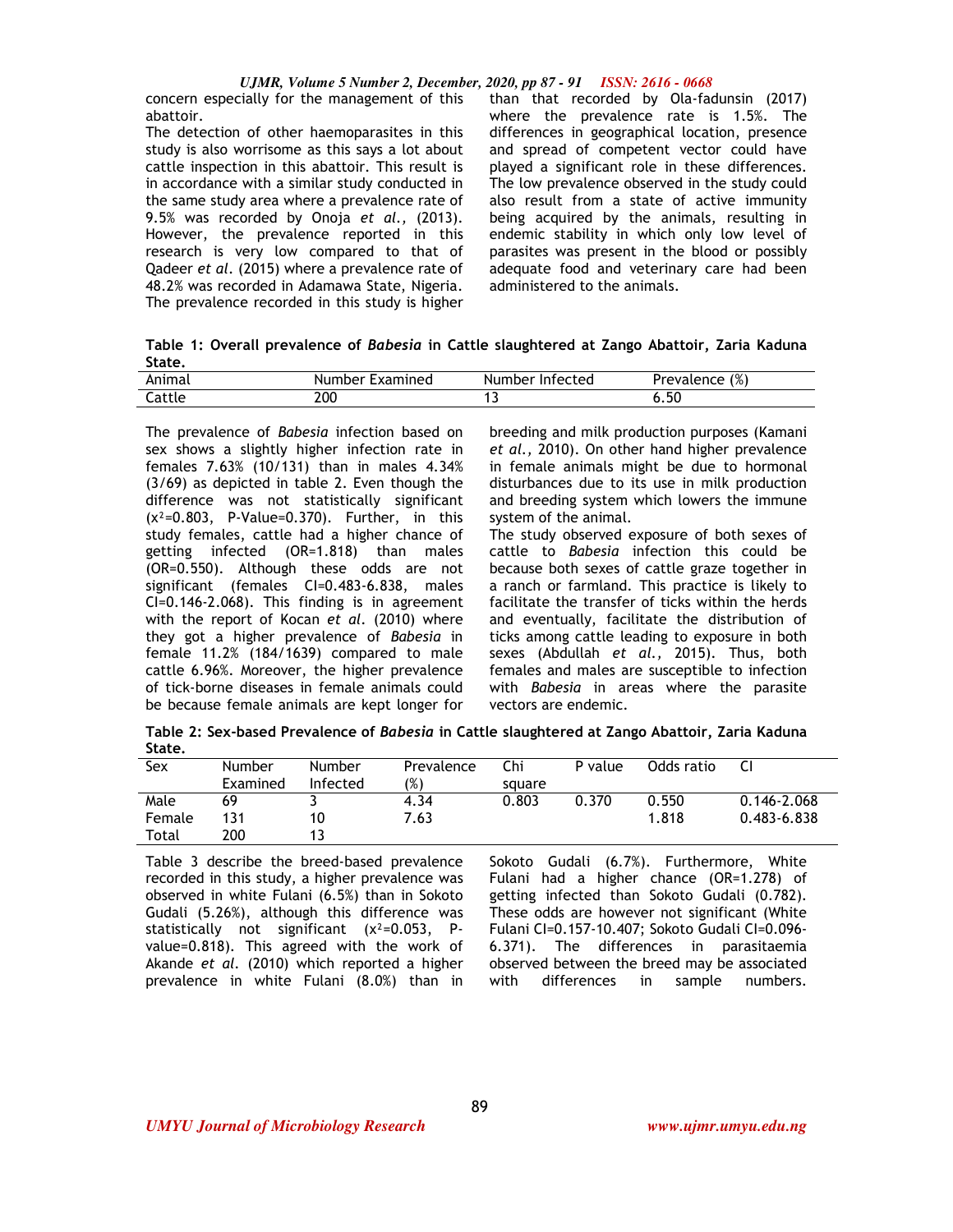*UJMR, Volume 5 Number 2, December, 2020, pp 87 - 91 ISSN: 2616 - 0668* **Table 3: Breed-based Prevalence of** *Babesia***in Cattle slaughtered at Zango Abattoir, Zaria Kaduna State.** 

| <b>Breed</b> | <b>Number</b> | <b>Number</b> | Prevalence | Chi square | P value | Odds  |              |
|--------------|---------------|---------------|------------|------------|---------|-------|--------------|
|              | Examined      | Infected      | (%)        |            |         | ratio |              |
| White        | 181           | 12            | 6.63       | 0.053      | 0.818   | 1.278 | 0.157-10.407 |
| Fulani       |               |               |            |            |         |       |              |
| Sokoto       | 19            |               | 5.26       |            |         | 0.782 | 0.096-6.371  |
| Gudali       |               |               |            |            |         |       |              |
| Total        | 200           | 13            |            |            |         |       |              |

In this study, only adult cattle were sampled (above 5 years) and this could have concealed the effect of age on the infection as calves were not sampled. A low prevalence was observed in older cattle as compared to those within the age range of 5 to 8.5 years as shown in table 4. The host immune response could be responsible for the drop in the prevalence rate in older cattle and the number sampled could also be a factor. There was no significant association between age and *Babesia* (p = 0.370). However, older cattle (>8.5 years) have almost twice the risk (OR =  $1.818$ ) of being infected with *Babesia* than those relatively younger (5-8.5 years) (OR = 0.550).

**Table 4: Age-based prevalence of** *Babesia* **in Cattle slaughtered at Zango Abattoir, Zaria Kaduna State.** 

| Age group     | <b>Number</b> | Number   | Prevalence | Chi sauare | P value | Odds ratio | -CI             |
|---------------|---------------|----------|------------|------------|---------|------------|-----------------|
|               | Examined      | Infected | (%)        |            |         |            |                 |
| 5-8.5 Years   | 131           |          | 7.63       | 0.803      | 0.370   | 0.550      | $0.146 - 2.068$ |
| $> 8.5$ Years | 69            |          | 4.35       |            |         | 1.818      | 0.483-6.838     |
| Total         | 200           |          |            |            |         |            |                 |

Table 5 shows the prevalence of other haemoparasites in cattle slaughtered at the Zango abattoir, Zaria The presence of other haemoparasites found in the study confirmed the availability of other disease vectors in the study area.

| Table 5: Prevalence of other Haemoparasites in Cattle slaughtered at the Zango abattoir, Zaria |  |  |
|------------------------------------------------------------------------------------------------|--|--|
|                                                                                                |  |  |

| <b>Parasites</b> | Number Infected | Prevalence |
|------------------|-----------------|------------|
| Anaplasmaspp     | 33              | 16.5       |
| Theileriaspp     | 22              |            |
| Trypanosomasp    |                 | 0.5        |

# **CONCLUSION AND FUTURE THOUGHT**

This study has revealed that *Babesia* occurs in the study area with a low prevalence. Higher prevalence was recorded in female than in male cattle. Also, the higher prevalence was observed in White Fulani than in Sokoto Gudali breed. Nevertheless, proper vector control methods using acaricides and treatment with drugs in some of the source ranches would be necessary to avoid vertical transmission between infected cattle and susceptible ones. Meat buyers from this abattoir should be advised on the importance of adequate boiling

## **REFERENCES**

- Abdullahi, A.M.D., Shariful, H., Belal, S.M. and Abdulalim, M.D. (2015). Prevalence of theileriosis and babesiosis in cattle in Sirajgang district of Bangladesh. *Open access research article,***2** (1): 79-86.
- Akande, F. A., Takeet M. I. and Makanju O. A.(2010).Haemoparasites of Cattle in

of meat before consumption seeing that the disease is zoonotic. Abattoirs workers should also be advised on the proper use of personal protective gears when working in the abattoir. There is a need for large scale studies to conclusively determine the true prevalence of *Babesia* in the study area.

#### **ACKNOWLEDGEMENT**

We thank the Protozoology laboratory staff of the Department of Veterinary Parasitology and Entomology, Faculty of Veterinary Medicine, Ahmadu Bello University, Zaria Nigeria.

> Abeokuta, South-West Nigeria. *Science World Journal, 5 (4)*:19-21.

- https://www.cdc.gov/dpdx/resources/pdf/ben chAids/Babesia\_benchaid.pdf. Assessed 20<sup>th</sup> November 2020.
- Kamani, J., Sannusi, A., Egwu, O.K., Dogo, G.I., Tanko, T.J. and Kemza, S.(2010). Prevalence and Significance of Haemoparasitic Infections of Cattle in